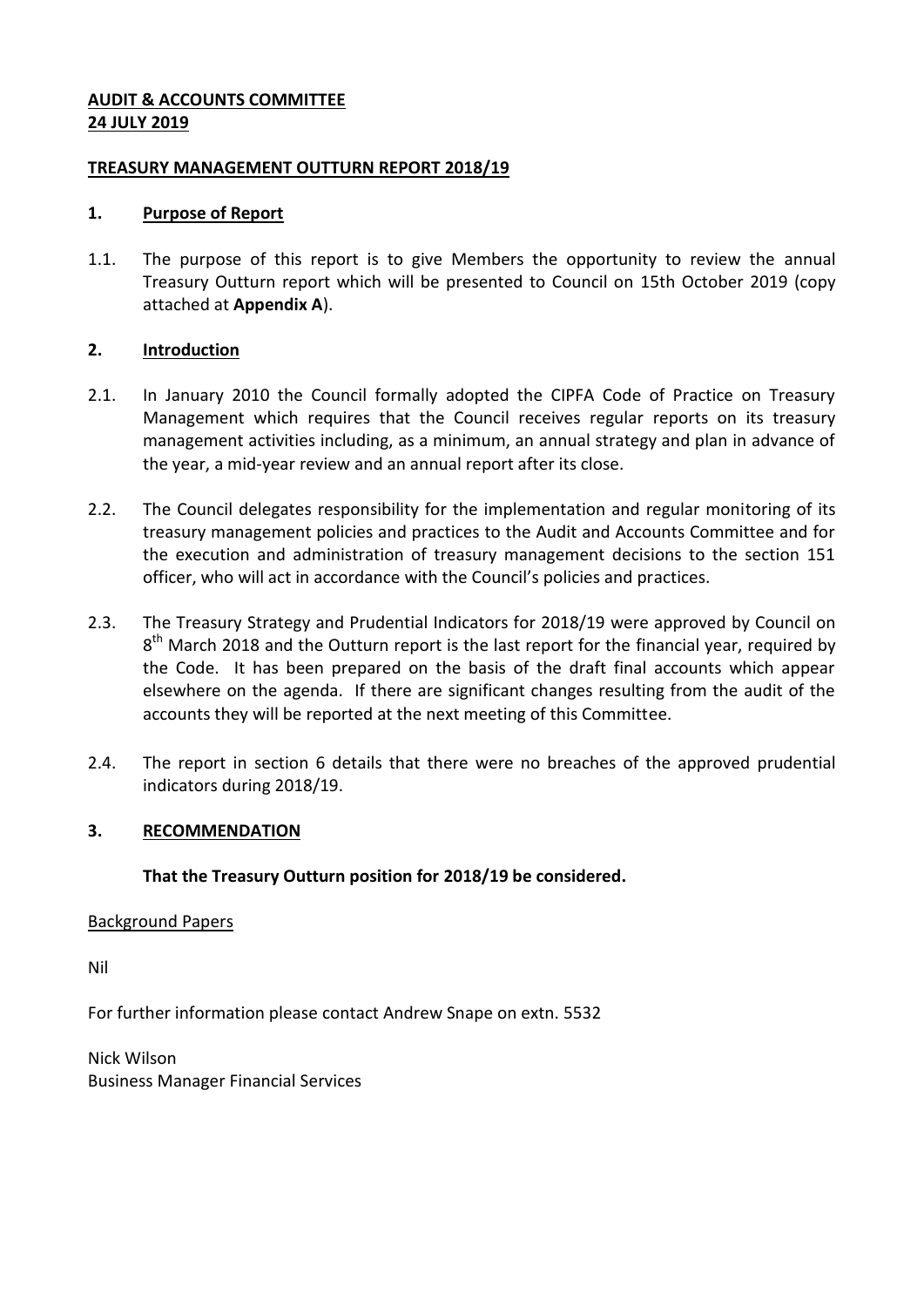### **ANNUAL TREASURY REPORT 2018/19**

### **1. Background**

- 1.1. The Council's treasury management activity is underpinned by CIPFA's Code of Practice on Treasury Management ('the Code') which requires local authorities to produce annually Prudential Indicators and a Treasury Management Strategy Statement on the likely financing and investment activity. The Code also recommends that members are informed of treasury management activities at least twice a year. Scrutiny of treasury policy, strategy and activity is delegated to the Audit and Accounts Committee.
- 1.2. Treasury management is defined as: 'The management of the local authority's investments and cash flows, its banking, money market and capital market transactions; the effective control of the risks associated with those activities; and the pursuit of optimum performance consistent with those risks.'
- 1.3. Overall responsibility for treasury management remains with the Council. No treasury management activity is without risk; the effective identification and management of risk are integral to the Council's treasury management strategy.

#### **2. Economic Background**

- 2.1. UK Consumer Price Inflation (CPI) for February 2019 was up 1.9% year/year, just above the consensus forecast but broadly in line with the Bank of England's February Inflation Report. The most recent labour market data for the three months to January 2019 showed the unemployment rate fell to a new low 3.9% while the employment rate of 76.1% was the highest on record. The 3-month average annual growth rate for pay excluding bonuses was 3.4% as wages continue to rise steadily and provide some upward pressure on general inflation. Once adjusted for inflation, real wages were up 1.4%.
- 2.2. After rising to 0.6% in the third calendar quarter from 0.4% in the second, fourth quarter economic growth slowed to 0.2% as weaker expansion in production, construction and services dragged on overall activity. Annual GDP growth at 1.4% continues to remain below trend. Following the Bank of England's decision to increase Bank Rate to 0.75% in August, no changes to monetary policy have been made since.
- 2.3. With the 29th March 2019, the original EU 'exit day' now been and gone, having failed to pass a number of meaningful votes in Parliament, including shooting down Theresa May's deal for the third time, MPs voted by a majority of one (313 to 312) to force the prime minister to ask for an extension to the Brexit process beyond 12th April in order to avoid a no-deal scenario. Recent talks between the Conservative and Labour parties to try to reach common ground on a deal which may pass a vote by MPs have yet to yield any positive results. The EU must grant any extension and its leaders have been clear that the terms of the deal are not up for further negotiation. The ongoing uncertainty continues to weigh on sterling and UK markets.
- 2.4. While the domestic focus has been on Brexit's potential impact on the UK economy, globally the first quarter of 2019 has been overshadowed by a gathering level of broader based economic uncertainty. The US continues to be set on a path of protectionist trade policies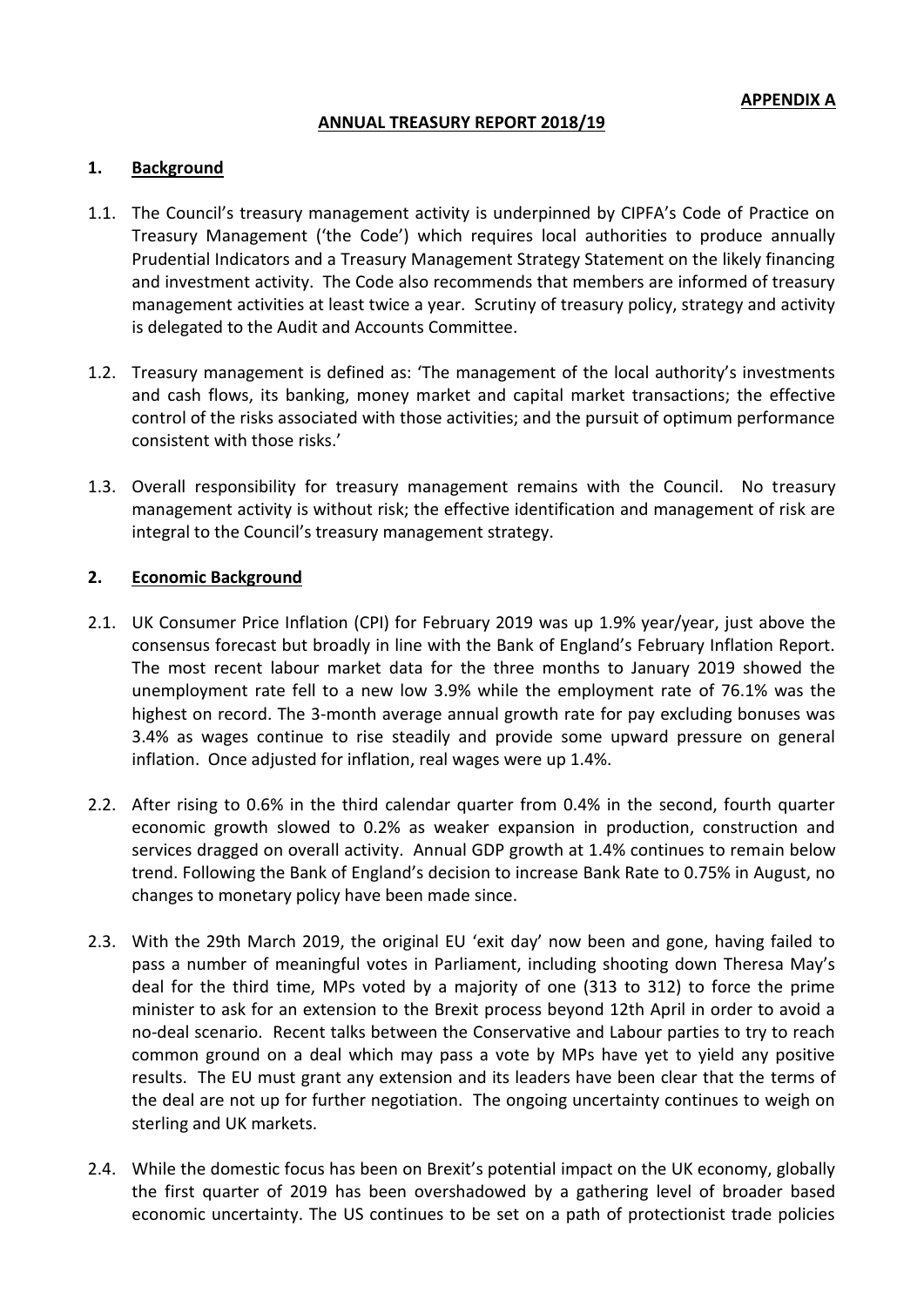and tensions with China in particular, but with the potential for this to spill over into wider trade relationships, most notably with EU. The EU itself appeared to be show signs of a rapid slowdown in economic growth with the major engines of its economy, Germany and France, both suffering misfires from downturns in manufacturing alongside continued domestic/populist unrest in France. The International Monetary Fund downgraded its forecasts for global economic growth in 2019 and beyond as a consequence.

- 2.6 **Financial markets:** December was a month to forget in terms of performance of riskier asset classes, most notably equities. The FTSE 100 (a good indicator of global corporate sentiment) returned -8.8% assuming dividends were reinvested; in pure price terms it fell around 13%. However, since the beginning of 2019 markets have rallied, and the FTSE 100 and FTSE All share indices were both around 10% higher than at the end of 2018.
- 2.7 Gilt yields continued to display significant volatility over the period on the back of ongoing economic and political uncertainty in the UK and Europe. After rising in October, gilts regained their safe-haven status throughout December and into the new year - the 5-year benchmark gilt yield fell as low as 0.80% and there were similar falls in the 10-year and 20 year gilts over the same period dropping from 1.73% to 1.08% and from 1.90% to 1.55%. The increase in Bank Rate pushed up money markets rates over the year and 1-month, 3 month and 12-month LIBID (London Interbank Bid) rates averaged 0.53%, 0.67% and 0.94% respectively over the period.
- 2.8 Recent activity in the bond markets and PWLB interest rates highlight that weaker economic growth is not just a UK phenomenon but a global risk. During March the US yield curve inverted (10-year Treasury yields were lower than US 3 month money market rates) and German 10-year Bund yields turned negative. The drivers are a significant shift in global economic growth prospects and subsequent official interest rate expectations given its impact on inflation expectations. Further to this is world trade growth which collapsed at the end of 2018 falling by 1.8% year-on-year. A large proportion of this downturn in trade can be ascribed to the ongoing trade tensions between the US and China which despite some moderation in January does suggest that the International Monetary Fund's (IMF) and Organisation for Economic Co-Operation & Development's (OECD) forecasts for global growth in 2019 of 3.5% might need to be revised downwards.
- 2.9 **Credit background:** Credit Default Swap (CDS) spreads drifted up towards the end of 2018 on the back of Brexit uncertainty before declining again in 2019 and continuing to remain low in historical terms. After hitting around 129 basis points in December 2018, the spread on non-ringfenced bank NatWest Markets plc fell back to around 96bps at the end of March, while for the ringfenced entity, National Westminster Bank plc, the CDS spread held relatively steady around 40bps. The other main UK banks, as yet not separated into ringfenced and non-ringfenced from a CDS perspective, traded between 33 and 79bps at the end of the period.
- 2.10 The ringfencing of the big four UK banks (Barclays, Bank of Scotland/Lloyds, HSBC and RBS/Natwest Bank plc) transferred their business lines into retail (ringfenced) and investment banking (non-ringfenced) entities.
- 2.11 In February, Fitch put the UK AA sovereign long-term rating on Rating Watch Negative as a result of Brexit uncertainty, following this move with the same treatment for UK banks and a number of government-related entities.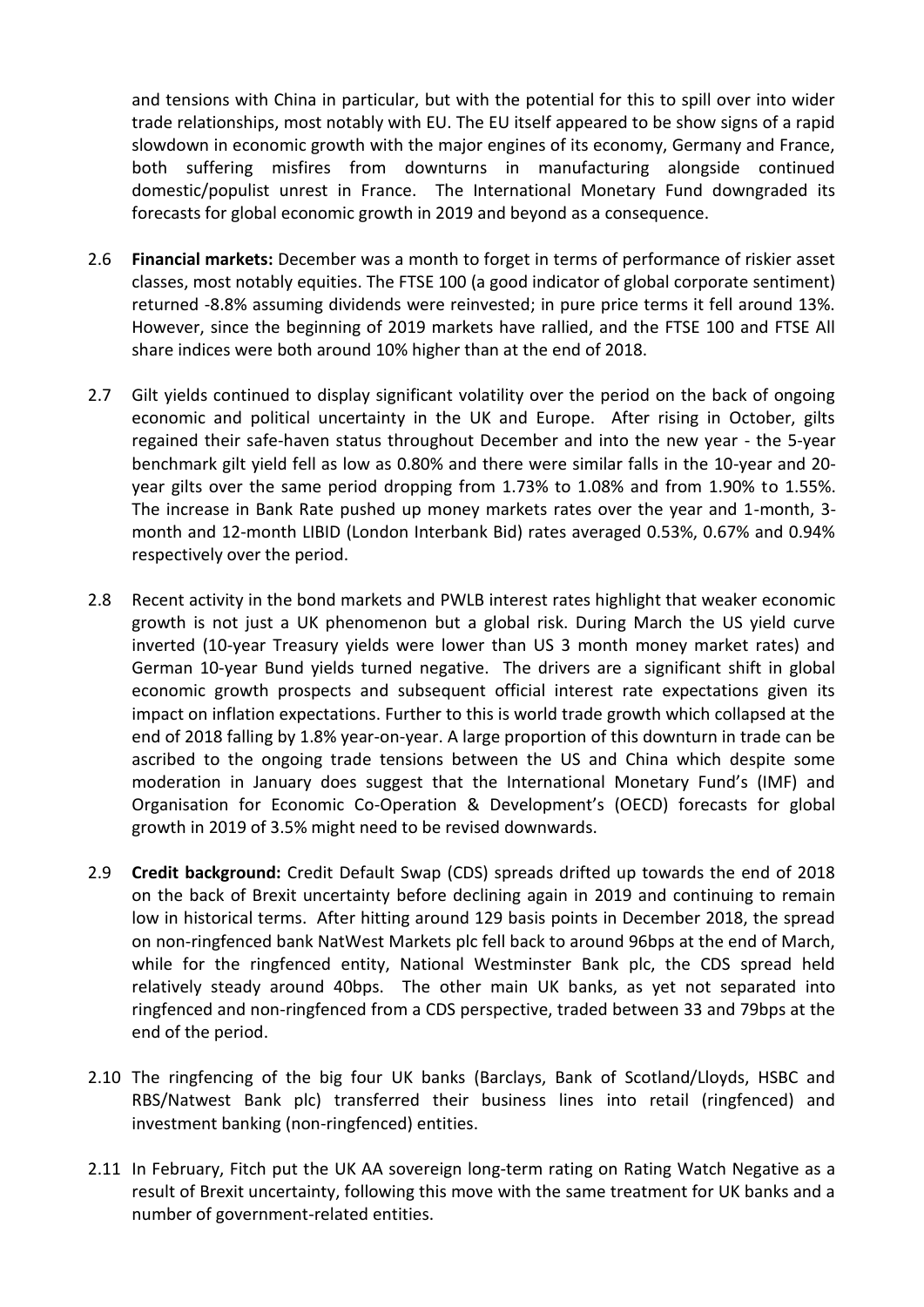2.12 There were minimal other credit rating changes during the period. Moody's revised the outlook on Santander UK to positive from stable to reflect the bank's expected issuance plans which will provide additional protection for the its senior unsecured debt and deposits.

# **3. Local Context**

- 3.1. At 31/03/2019 the Council's underlying need to borrow for capital purposes as measured by the Capital Financing Requirement (CFR) was £129m, while usable reserves and working capital which are the underlying resources available for investment were £53.4m**.**
- 3.2. At 31/03/2019, the Council had £95m of borrowing and £41m of investments. The Council's current strategy is to maintain borrowing below the underlying level indicated by the CFR, and to use internal resources to cover the gap. This is referred to as internal borrowing.
- 3.3. The Council has an increasing CFR over the next 2 years of £8.57m, due to the borrowing requirement of £15.6m (GF £5.4m / HRA £10.2m) for financing the capital programme over the forecast period, if reserve levels permit internal borrowing will be considered. The CFR requirement reduces when minimum revenue provisions are made and the repayment of debt, over the forecast period there are four loans due for repayment with a combined total value of  $f6.0m$ .

### **4. Borrowing Strategy**

|                                          | <b>Balance</b> | <b>New</b>       | <b>Debt</b>     | <b>Balance</b> |
|------------------------------------------|----------------|------------------|-----------------|----------------|
|                                          | 1/4/18         | <b>Borrowing</b> | <b>Maturing</b> | 31/3/19        |
|                                          | £000           | £000             | £000            | £000           |
| <b>CFR</b>                               | 124,681        |                  |                 | 129,821        |
| <b>Short Term Borrowing</b>              | 3,293          | 14,914           | 13,224          | 4,983          |
| Long Term Borrowing                      | 86,103         | 5,000            | 1,022           | 90,081         |
| <b>Total Borrowing</b>                   | 89,396         | 19,914           | 14,246          | 95,064         |
| Other Long Term Liabilities              | 224            | 0                | 0               | 224            |
| <b>Total External Debt</b>               | 89,620         | 19,914           | 14,246          | 95,288         |
| Increase/(Decrease) in<br>Borrowing £000 |                |                  |                 | 5,668          |

### 4.1. Borrowing Activity in 2018/19

- 4.2. The Council's chief objective when borrowing has been to strike an appropriately low risk balance between securing low interest costs and achieving cost certainty over the period for which funds are required, with flexibility to renegotiate loans should the Authority's longterm plans change being a secondary objective.
- 4.3. The Council has an increasing CFR due to the capital programme and an estimated borrowing requirement as determined by the Liability Benchmark which also takes into account usable reserves and working capital. Having considered the appropriate duration and structure of the Council's borrowing need based on realistic projections, it was decided to take a combination of medium-term borrowing and long-term borrowing maturity loans. The Council borrowed £5m medium/longer-term fixed rate loans, details of which are below. These loans provide some longer-term certainty and stability to the debt portfolio.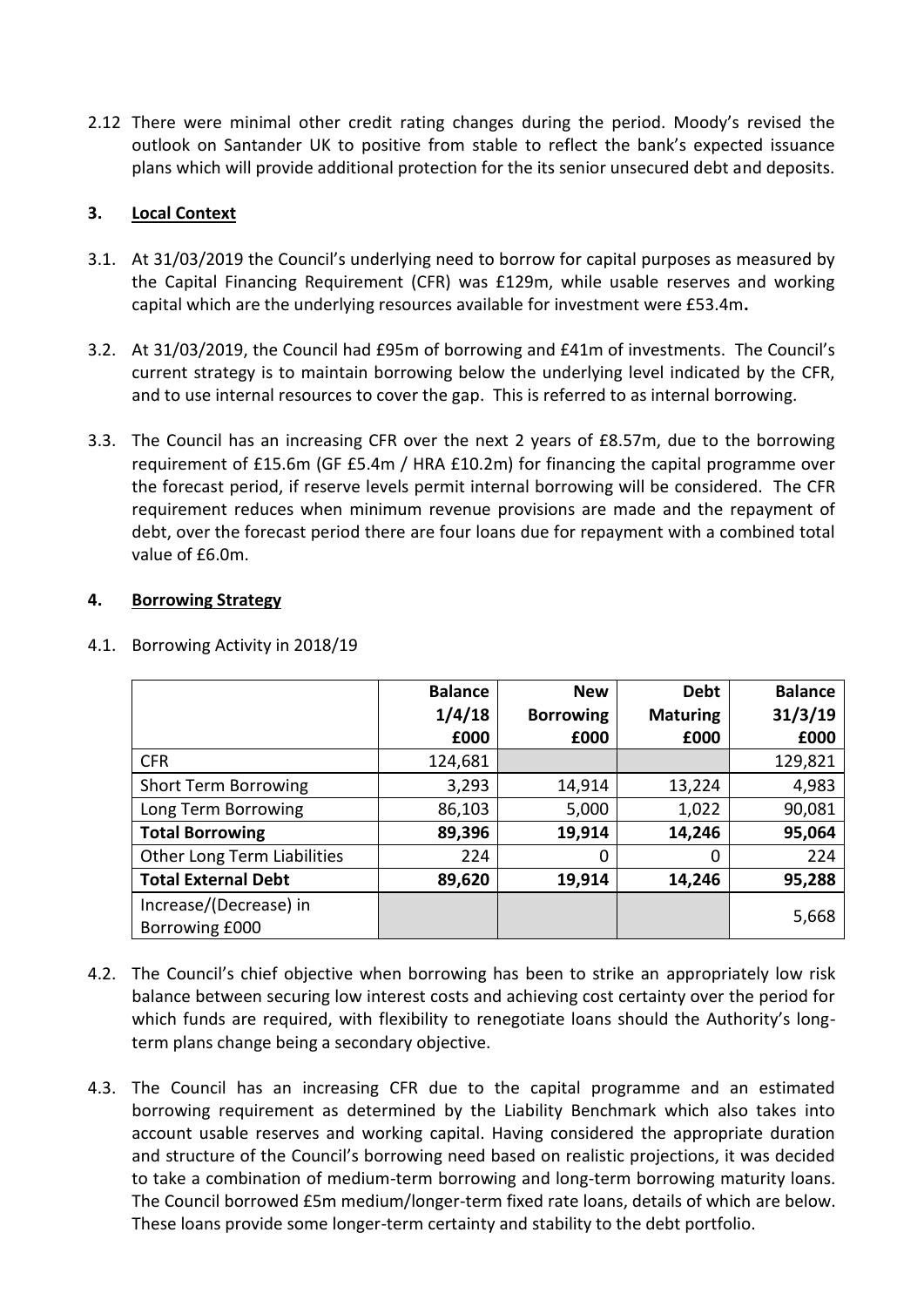|                             | Amount | Rate | <b>Period</b> |
|-----------------------------|--------|------|---------------|
| Long-dated Loans borrowed   | £000   | %    | (Years)       |
| PWLB Maturity Loan 1        | 3,000  | 2.04 | 10            |
| <b>PWLB Maturity Loan 2</b> | 1,000  | 2.34 | 15            |
| <b>PWLB Maturity Loan 3</b> | 1,000  | 2.53 | 30            |

- 4.4. **LOBOs**: The Council holds £3.5m of LOBO (Lender's Option Borrower's Option) loans where the lender has the option to propose an increase in the interest rate at set dates, following which the Council has the option to either accept the new rate or to repay the loan at no additional cost. All of the £3.5m of LOBOS had options during the year, none of which were exercised by the lender.
- 4.5. **Debt Rescheduling**: The premium charge for early repayment of PWLB debt remained relatively expensive for the loans in the Council's portfolio and therefore unattractive for debt rescheduling activity. No rescheduling activity was undertaken as a consequence.

### **5. Investment Activity**

|  | 5.1. Investment Activity in 2018/19 |  |
|--|-------------------------------------|--|
|--|-------------------------------------|--|

|                               | <b>Balance</b><br>1/4/8 | <b>New</b><br><b>Investments</b> | <b>Investments</b><br>Redeemed | <b>Balance</b><br>31/3/19 |
|-------------------------------|-------------------------|----------------------------------|--------------------------------|---------------------------|
|                               | £000                    | £000                             | £000                           | £000                      |
| <b>Short Term Investments</b> | 24,472                  | 141,593                          | 124,695                        | 41,370                    |
| Long Term Investments         |                         |                                  | 0                              |                           |
| <b>Total Investments</b>      | 24,472                  | 141,593                          | 124,695                        | 41,370                    |
| Increase/(Decrease) in        |                         |                                  |                                | 16,898                    |
| Investments £000              |                         |                                  |                                |                           |

- 5.2. Both the CIPFA Code and government guidance require the Council to invest its funds prudently, and to have regard to the security and liquidity of its treasury investments before seeking the optimum rate of return, or yield. The Council's objective when investing money is to strike an appropriate balance between risk and return, minimising the risk of incurring losses from defaults and the risk of receiving unsuitably low investment income. During 2018/19 the Council's investment balances have ranged between £22.6 and £51.1 million.
- 5.3. Security of capital remained the Council's main objective. This was maintained by following the Council's counterparty policy as set out in its Treasury Management Strategy Statement for 2018/19.
- 5.4. Counterparty credit quality is assessed and monitored by Arlingclose, the Council's treasury advisors, with reference to credit ratings; credit default swap prices, financial statements, information on potential government support and reports in the quality financial press. Arlingclose provide recommendations for suitable counterparties and maximum investment periods.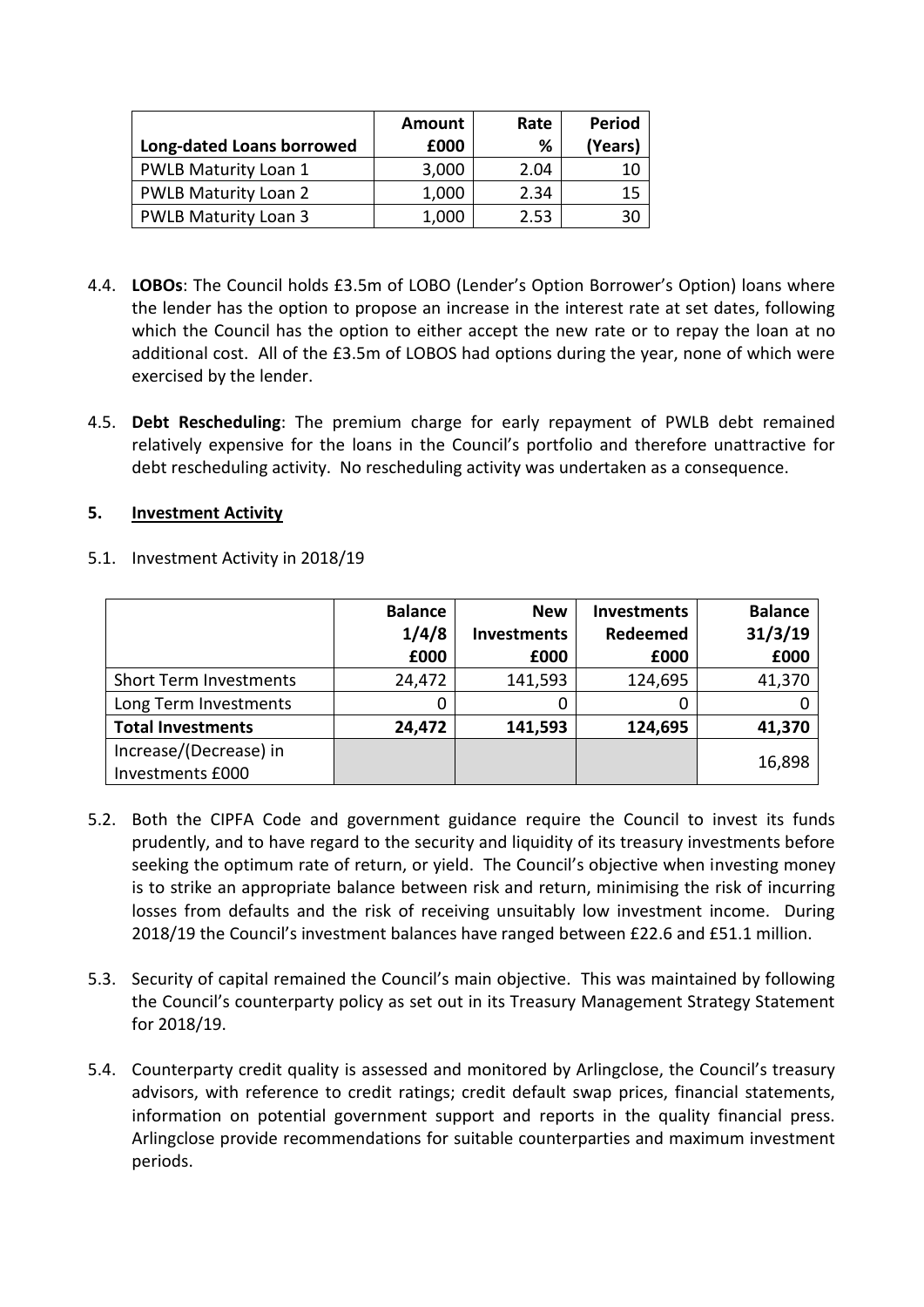- 5.5. Readiness for Brexit: With little by way of political clarity as to the exact date on whether there would be an agreed deal prior to leaving the EU and to be prepared for the outside chance of a particularly disruptive Brexit (such as last-minute no-deal) on 29th March, the Council ensured there were enough accounts open at UK domiciled banks and Money Market Funds to hold sufficient liquidity over the year end and that its account with the Debt Management Account Deposit Facility (DMADF) remained available for use in an emergency.
- 5.6. Also, during the financial year 2018/19 there was the introduction of International Financial Reporting Standard (IFRS) 9 – Financial Instruments. The new standard presented revised guidance on the classification and measurement of financial assets, including a new expected credit loss model for calculating impairment.

# **6. Compliance with Prudential Indicators**

- 6.1. The Council can confirm that it has complied with its Prudential Indicators for 2018/19, which were set on 8 March 2018 as part of the Council's Treasury Management Strategy Statement.
- 6.2. **Interest Rate Exposure:** These indicators allow the Council to manage the extent to which it is exposed to changes in interest rates for both borrowing and investments. The upper limit for variable rate exposure allows for the use of variable rate debt to offset exposure to changes in short-term rates on our portfolio of investments.

|                       | <b>Approved Limit</b><br>for 2018/19 | <b>Maximum during</b><br>2018/19 |
|-----------------------|--------------------------------------|----------------------------------|
|                       | %                                    | £m                               |
| <b>Fixed Rate</b>     |                                      |                                  |
| <b>Borrowing</b>      | 100%                                 | 91%                              |
| Investments           | 75%                                  | 44%                              |
| Compliance with Limit |                                      | Yes                              |
| <b>Variable Rate</b>  |                                      |                                  |
| <b>Borrowing</b>      | 20%                                  | 9%                               |
| Investments           | 100%                                 | 56%                              |
| Compliance with Limit |                                      | Yes                              |

6.3. **Maturity Structure of Fixed Rate Borrowing.** This indicator is to limit large concentrations of fixed rate debt and control the Council's exposure to refinancing risk.

|                      | <b>Upper Limit</b> | <b>Fixed Rate</b><br><b>Borrowing</b><br>31/03/19 | <b>Fixed Rate</b><br><b>Borrowing</b><br>31/3/19 |             |
|----------------------|--------------------|---------------------------------------------------|--------------------------------------------------|-------------|
|                      | %                  | £m                                                | %                                                | Compliance? |
| Under 12 months      | 15%                | 7.007                                             | 7.4%                                             | Yes         |
| 12 months to 2 years | 15%                | 4.000                                             | 4.2%                                             | Yes         |
| 2 years to 5 years   | 30%                | 16.976                                            | 17.9%                                            | Yes         |
| 5 years to 10 years  | 100%               | 24.060                                            | 25.3%                                            | Yes         |
| 10 years and above   | 100%               | 43.021                                            | 45.2%                                            | Yes         |